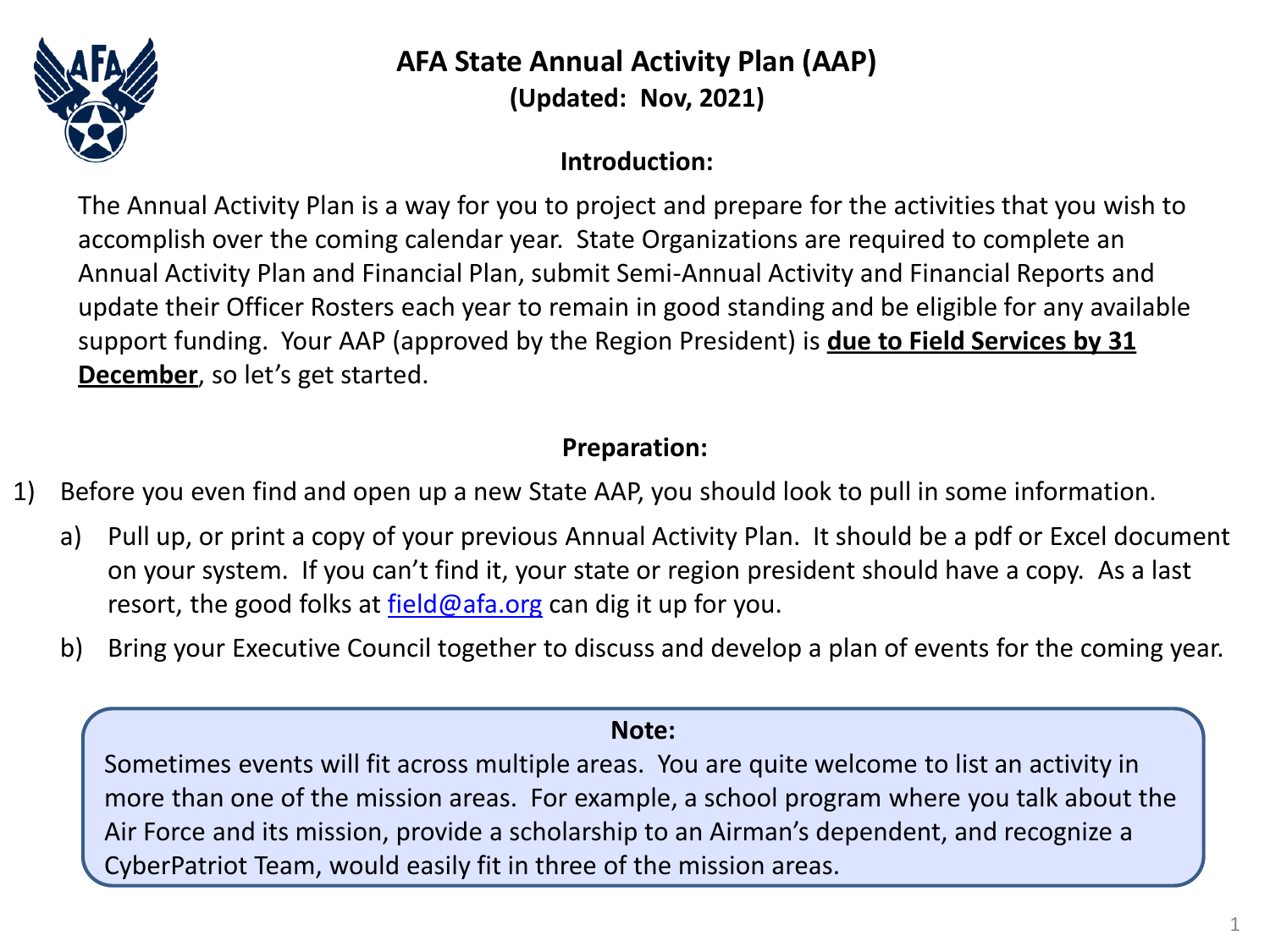

# **Mission Area Descriptions**

- c) The plans (and reports) are organized along four overarching mission areas: Education, Advocacy, Support, and Communication. Here is a brief summary of the types of activities envisioned in the four areas (Note: these are illustrative and not limiting):
	- **i) Education***:* This is primarily about the education of our youth: encouraging them to pursue STEM studies & assisting educators in the same endeavor; promoting/participating/supporting CyberPatriot and StellarXplorers; work with Civil Air Patrol (CAP), AFJROTC, AFROTC units (to include Arnold Air Society and Silver Wings).
	- **ii) Advocacy***:* Obviously the first thing that comes to mind is associated with working with your legislators. This is important, but the "advocate" mission is also much more. It includes state and local leaders and even the community at large. Our goal is to promote a community understanding of, and support for, a strong air, space and cyber defense. Conducting forums and presentations help in promoting that understanding.
	- **iii) Support***:* Our Airmen & Guardians (current and former Active, Guard, Reserve, and AF/SF Civilians) and their families are making (or have made) sacrifices. We owe it to them to provide what support we can. Recognition and award programs, Wounded Airman, and family support are examples of activities that could be captured in this area.
	- **iv) Communication***:* We must communicate with our members to inform them of state organization activities, to invite or encourage them to participate and pass on other important AFA information. Newsletters, social media and social events are activities that fit in this area. We must also make an effort to reach out to new and prospective members.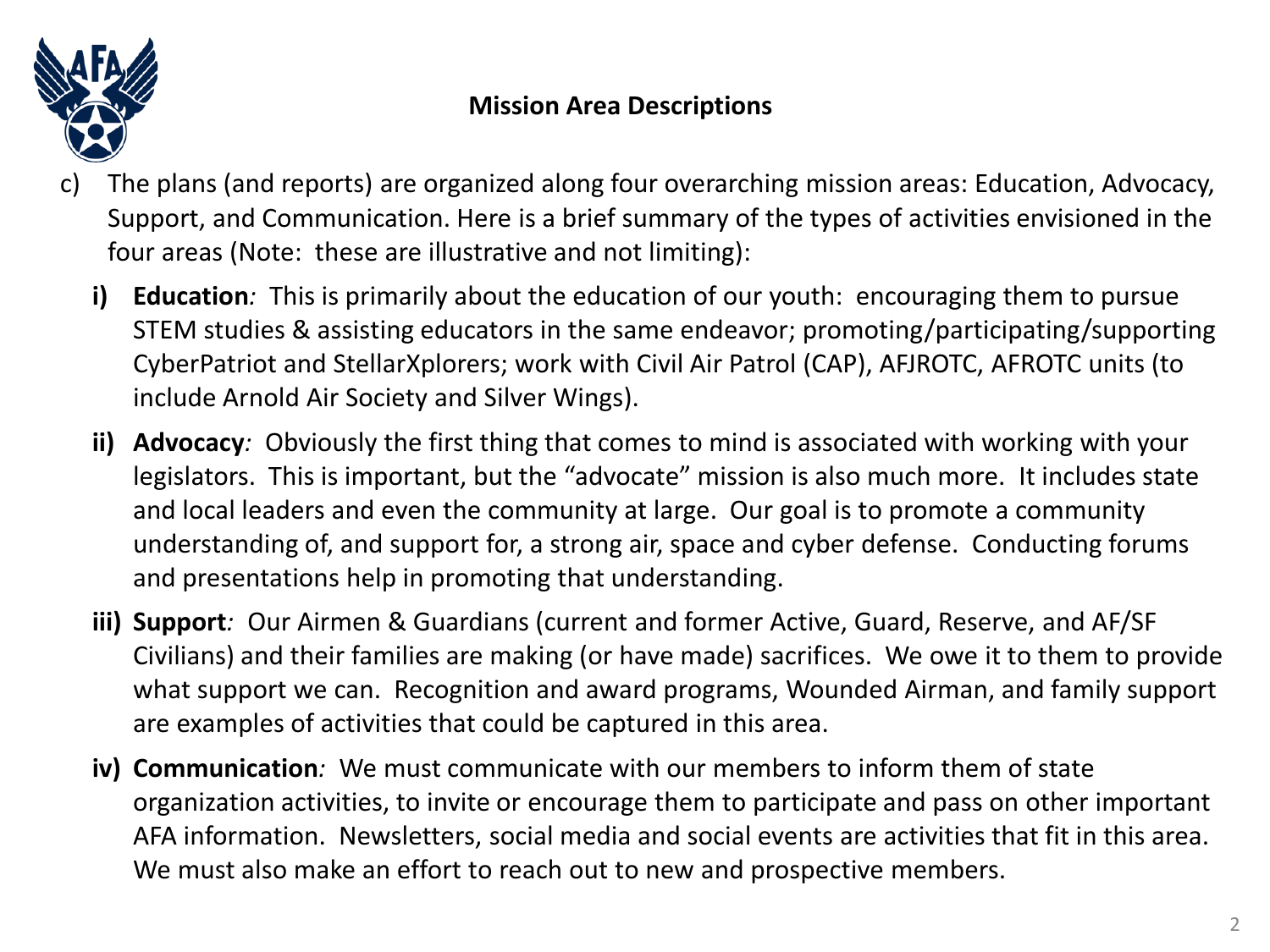- 2) With an idea of what you want to accomplish over the next year, you are now ready to head to your Field Leaders Portal and start your new State Annual Activity Plan.
	- a) At the top of your Field Leaders Portal, select Reports/Plans

| Rosters $\vee$ | Membership Reports $\vee$ | Reports/Plans A                       | Other $\vee$ |
|----------------|---------------------------|---------------------------------------|--------------|
|                | <b>AFA Field Leaders</b>  | All Plans / Reports<br>Financial Plan |              |
| Search         |                           | <b>Activity Feport</b>                | $\alpha$     |
|                |                           | <b>Financial</b> Report               |              |

- b) Then select, or tap on All Plans/Reports.
- c) On the resultant page, select your state organization.

| $\mathbf{E}$ | Members/Prospects<br>Plans/Activities ▼ ヌ                                                                  |                           |  |
|--------------|------------------------------------------------------------------------------------------------------------|---------------------------|--|
|              | 1 item . Sorted by Name . Filtered by All members / prospects - AFA Membership Type . Updated a minute ago |                           |  |
|              | Name <sup>T</sup>                                                                                          | Most Recent Activity Plan |  |
|              | <b>State of Oklahoma</b>                                                                                   |                           |  |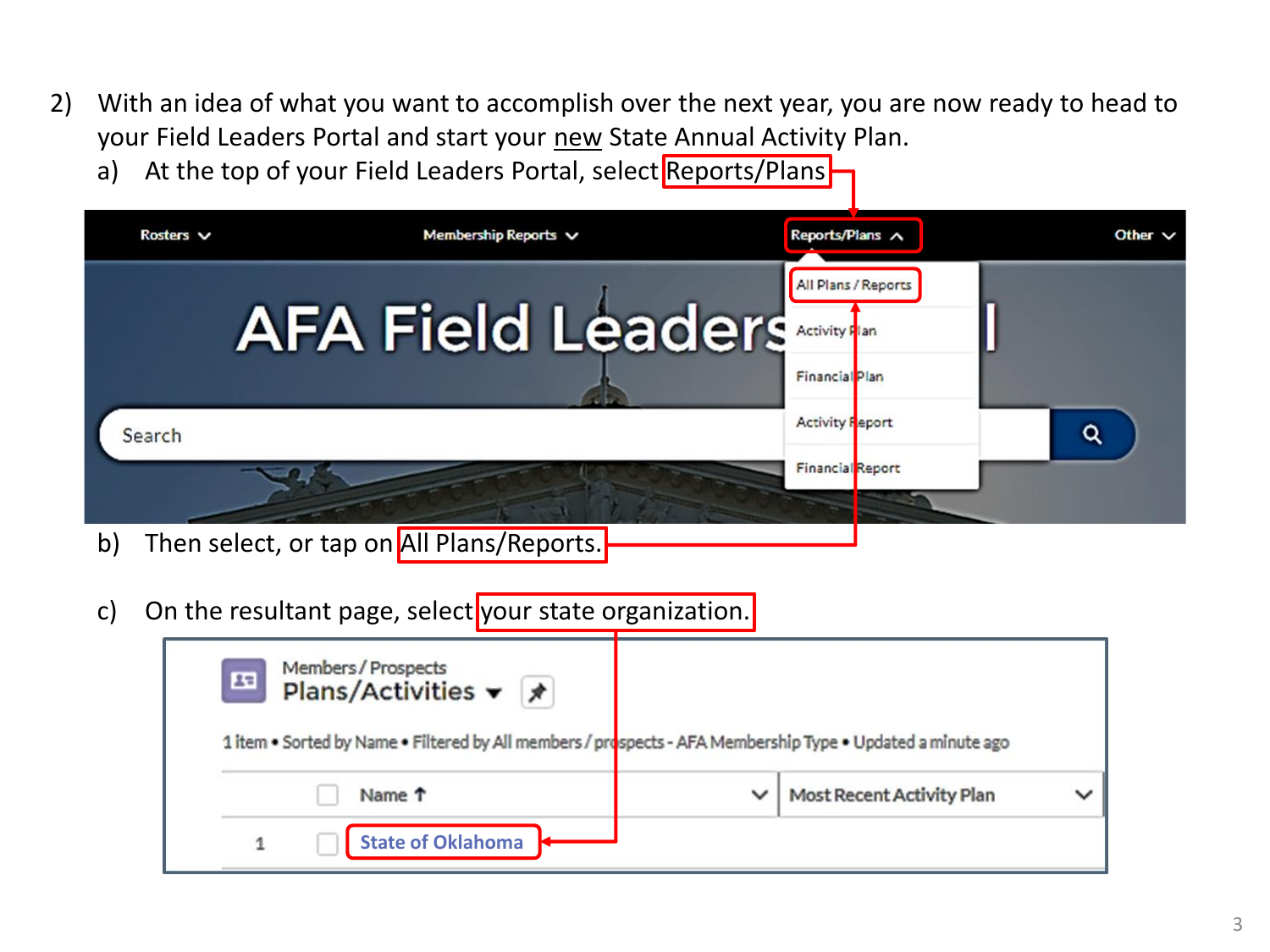| Contact<br>27<br>Name<br><b>State of Oklahoma</b> | Primary Phone<br>Primary Email                                                                          | $\mathsf{d}$ | Now you need to select or tap on<br>Reports/Plans. Yesit's not readily<br>apparent!            |            |
|---------------------------------------------------|---------------------------------------------------------------------------------------------------------|--------------|------------------------------------------------------------------------------------------------|------------|
| Reports/Plans<br><b>Details</b><br>Name           |                                                                                                         |              | Contact<br>四<br>+ Follow<br>Primary Phone<br>Primary Email<br>Name<br><b>State of Oklahoma</b> | Edit       |
| e)                                                | On this page, since you are starting a new <b>Activity</b><br>Plan, select the associated "New" button. |              | Details<br><b>Reports/Plans</b><br>Activity Plans (0)                                          |            |
|                                                   | New Activity Plan                                                                                       |              | <b>Financial Plans (0)</b><br>œ.                                                               | <b>New</b> |
|                                                   |                                                                                                         |              |                                                                                                | <b>New</b> |
| Information                                       |                                                                                                         |              | <b>Activity Reports (0)</b>                                                                    |            |
| <b>Activity Plan Name</b><br>Activity Plan Period | <b>Submission Status</b><br>Draft<br>*Submitted by?                                                     |              | <b>Financial Reports (0)</b><br>$\bullet$                                                      | <b>New</b> |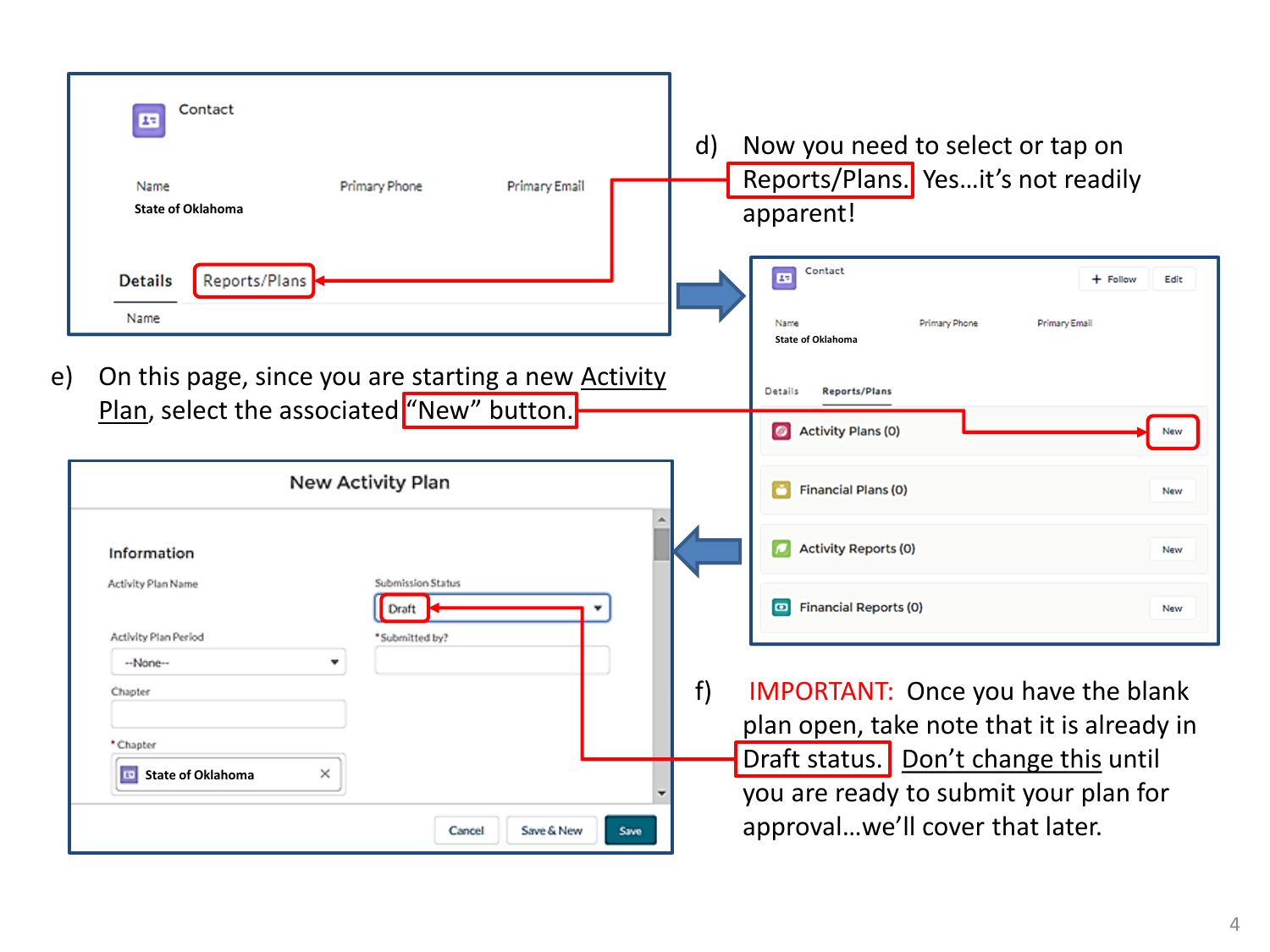|                                 | New Activity Plan                                                               |   |
|---------------------------------|---------------------------------------------------------------------------------|---|
|                                 |                                                                                 |   |
| Review the errors on this page. |                                                                                 |   |
|                                 | These required fields must be completed: Submitted by?, Region Name, State Name |   |
| <b>Information</b>              |                                                                                 |   |
|                                 |                                                                                 |   |
| <b>Activity Plan Name</b>       | <b>Submission Status</b>                                                        |   |
|                                 | <b>Draft</b>                                                                    | ▼ |
| <b>Activity Plan Period</b>     | *Submitted by?                                                                  |   |

| * State Name         | * Region Name        |
|----------------------|----------------------|
| Complete this field. | Complete this field. |
| <b>State Email</b>   | <b>Region Email</b>  |
|                      |                      |
|                      |                      |

- g) You'll quickly notice that you cannot initially save the new Activity Plan until you have filled in three items.
	- i. The name of the person submitting the Plan (usually the president or secretary)
	- ii. Your State name, and… iii. Your Region.

### **Note:**

Please insure these are spelled correctly…the region president and Field Services will be sorting on these two terms as they keep track of the AAP process.

Go ahead and fill in the Official State and Region Email addresses as well.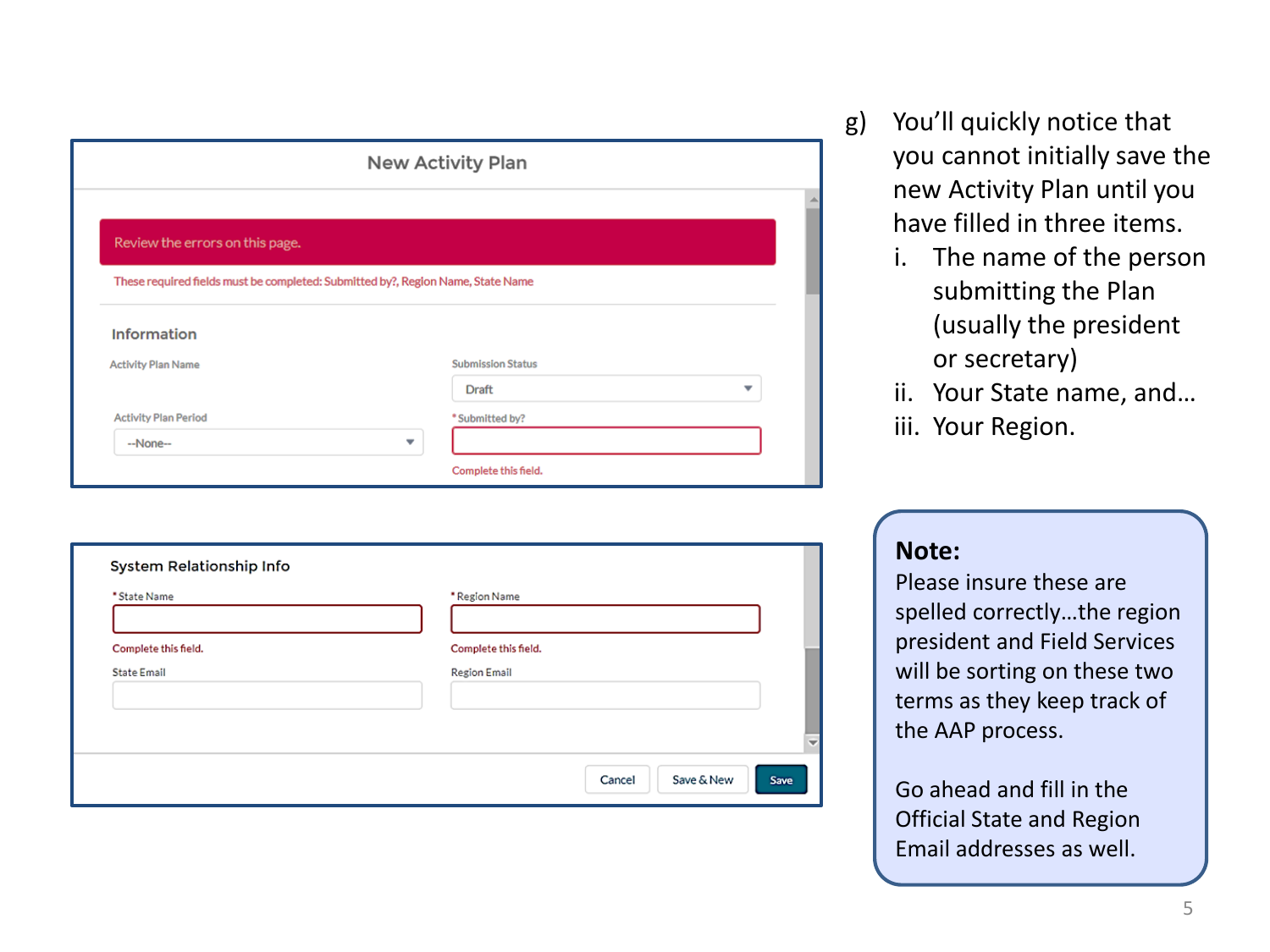|                                                                                                                                                                                                                                                                                            |                                                                                                                                                                                                                              | New Activity Plan                                                                                                                                                                                                                                                                  |                                                                                       |
|--------------------------------------------------------------------------------------------------------------------------------------------------------------------------------------------------------------------------------------------------------------------------------------------|------------------------------------------------------------------------------------------------------------------------------------------------------------------------------------------------------------------------------|------------------------------------------------------------------------------------------------------------------------------------------------------------------------------------------------------------------------------------------------------------------------------------|---------------------------------------------------------------------------------------|
| By the way, every time you decide to save<br>your document (which should be often) you<br>will pop yourself out of the edit page, back to<br>the actual Plan (below).                                                                                                                      |                                                                                                                                                                                                                              | Information<br>Submission Status<br><b>Activity Plan Name</b><br>Draft<br>Activity Plan Period<br>*Submitted by?<br>--None--<br>٠<br>Chapter                                                                                                                                       |                                                                                       |
| <b>Activity Plan</b><br>O<br>Edit<br>Activity Plan # 202<br>Reports/Plans<br>Details<br>Activity Plan Name<br>Submission Status<br>Activity Plan #202<br>Draft<br><b>Activity Plan Period</b><br>Submitted by?<br><b>Richard Baldwin</b><br>Chapter<br>Chapter<br><b>State of Oklahoma</b> | <b>Printable View</b><br>1.<br>2.<br>3.                                                                                                                                                                                      | Cancel<br>From here there are three ways to get back into<br>the edit mode.<br>Tap the "Edit" button<br>Select any of the edit pencils to edit the<br>document directly, or<br>If you exit the document completely, you can                                                        | Save & New<br>Save                                                                    |
| <b>Activity Plans</b><br>PLANS                                                                                                                                                                                                                                                             | <b>Activity Plans</b><br>$\circledcirc$<br>All $\blacktriangledown$   $\star$<br>1 item . Sorted by Chapter . Filtered by All activity plans . Updated a minute ago<br>Chapter $\downarrow$<br><b>State of Oklahoma</b><br>1 | return to the Field Leader Portal, select the<br>"Activity Plans" button; find and select your<br>newly saved plan and get back to editing.<br><b>State Name</b><br>Activity Plan Na<br><b>Submission Status</b><br>$\checkmark$<br>Draft<br>Oklahoma<br><b>Activity Plan #202</b> | <b>Created By</b><br><b>State Approved</b><br>$\check{ }$<br><b>State of Oklahoma</b> |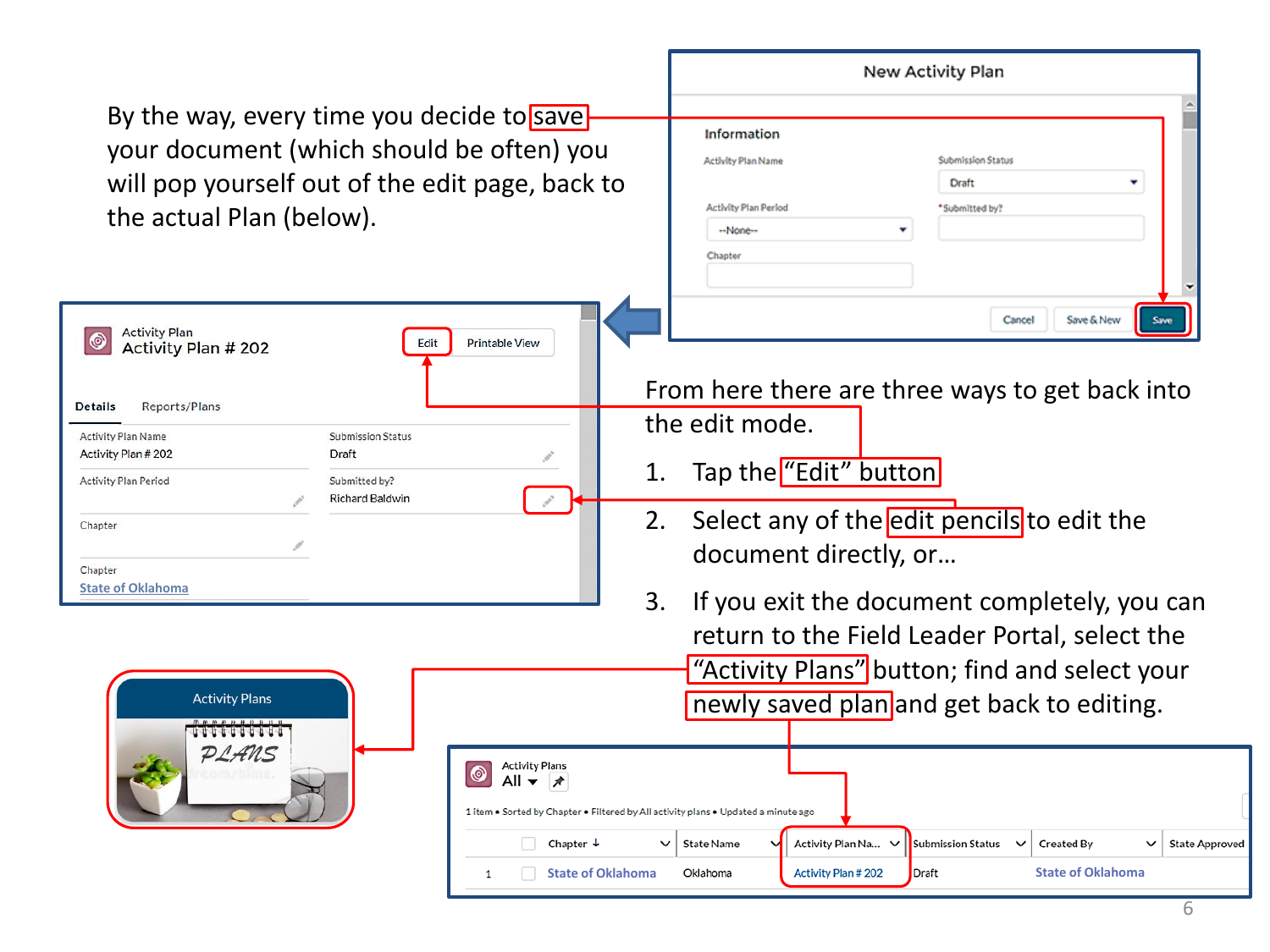# **Completing the Plan:**

- 3) Now you can start filling in the plan.
	- a) After you've filled in the three earlier mentioned mandatory items, (submitter's name, state and region), select the appropriate Financial Plan Period from the pulldown menu.

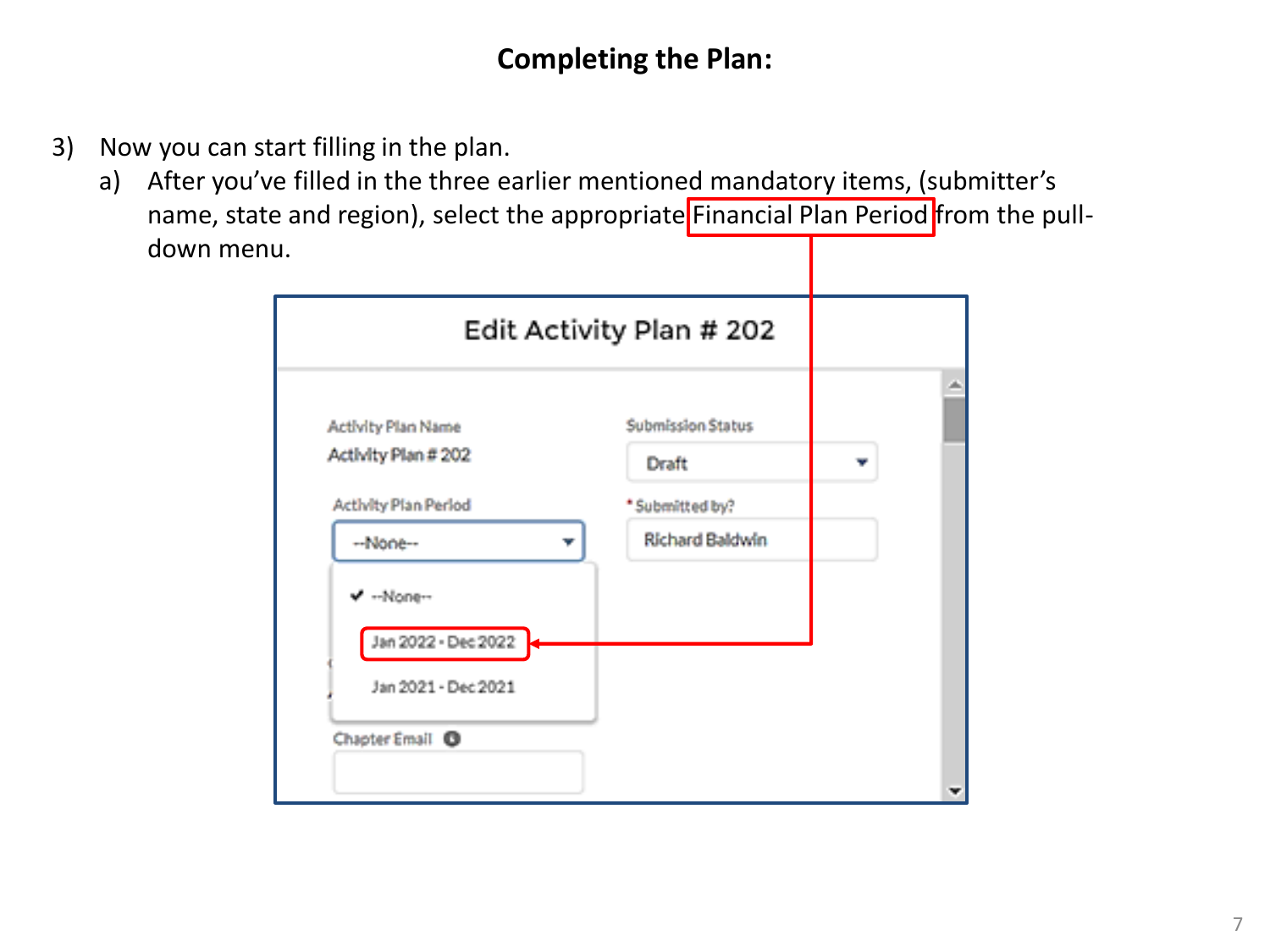- b) *Education* This section has four sub-areas; use the notes below to aid in filling them out.
	- i) AE1 General Aerospace Education (AE) or STEM Programs, **other than CyberPatriot, StellarXplorers, or Teacher of the Year**.
	- ii) AE2 National Youth Cyber Education Program (CyberPatriot and related programs)
	- iii) AE3 StellarXplorers
	- iv) AE4 Teacher of the Year

| <b>Notes:</b>                                                                                             | Edit Activity Plan # 202                                                                                                                                                              |      |
|-----------------------------------------------------------------------------------------------------------|---------------------------------------------------------------------------------------------------------------------------------------------------------------------------------------|------|
| Use the pull down menu<br>to enter the number of<br>activities in each of the<br>areas.                   | Education<br>AE1 Planned AE and STEM O<br>AE3 Planned: STLX <b>O</b><br>16<br>--None--                                                                                                |      |
| Provide a basic description<br>of each activity planned in<br>the remarks section.                        | AE1: Remarks: AE and STEM O<br>AE3 Remarks StellarXplorers <b>O</b><br>Monthly: AEVP meets with a District<br><b>Education Department to promote</b><br><b>AFA Education programs</b> |      |
| Keep it simple. Use just<br>enough detail (roughly<br>when, what and maybe<br>where) to let those reading | May: Team with State AFSA in<br>sponsoring and supporting Annual<br><b>State SETM Fair.</b><br>Jul: Award State-Level JROTC, ROTC<br>and CAP Cadet of the Year during State           |      |
| know your intentions.<br>Spacing between events<br>isn't mandatory, but makes                             | Convention<br>Save & New<br>Cancel                                                                                                                                                    | Save |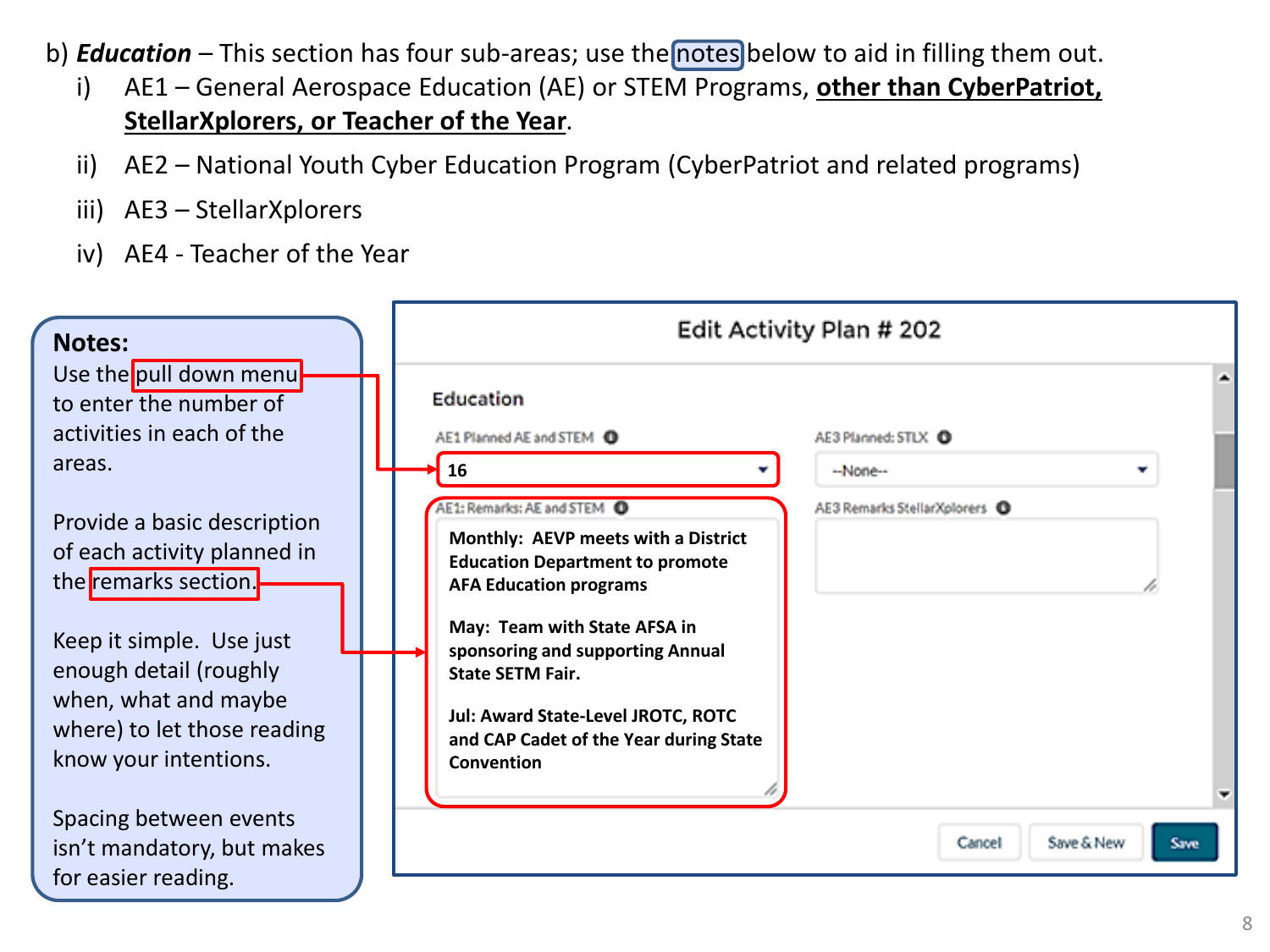- c) *Advocacy* Similarly, complete sections that apply to your state organization under the Advocacy area.
	- i) AD1 Working with national, state, and local legislative/community leadership and Staff
	- ii) AD2 Recruiting local businesses (Community Partners)
	- iii) AD3 Outreach programs to the community
	- iv) AD4 Advocate national defense and aerospace issues to all audiences

| Advocacy                                            |    |                                      |    |
|-----------------------------------------------------|----|--------------------------------------|----|
| AD1 Planned: National & State 1                     |    | AD3 Planned: Outreach <b>O</b>       |    |
| --None--                                            | ÷  | --None--                             | ÷  |
| AD1 Remarks National/State Legislators <sup>@</sup> |    | AD3 Remarks: Outreach @              |    |
|                                                     | b. |                                      | B. |
| AD2 Planned: Community Partners <sup>1</sup>        |    | AD4 Planned: ND & Aerospace Issues @ |    |
| --None--                                            | ÷  | -Neme-                               | v  |
| Remarks: Recruits Local Rusloess                    |    | AD4 Remarks ND & AE Issues 0         |    |
|                                                     | b. |                                      | 4  |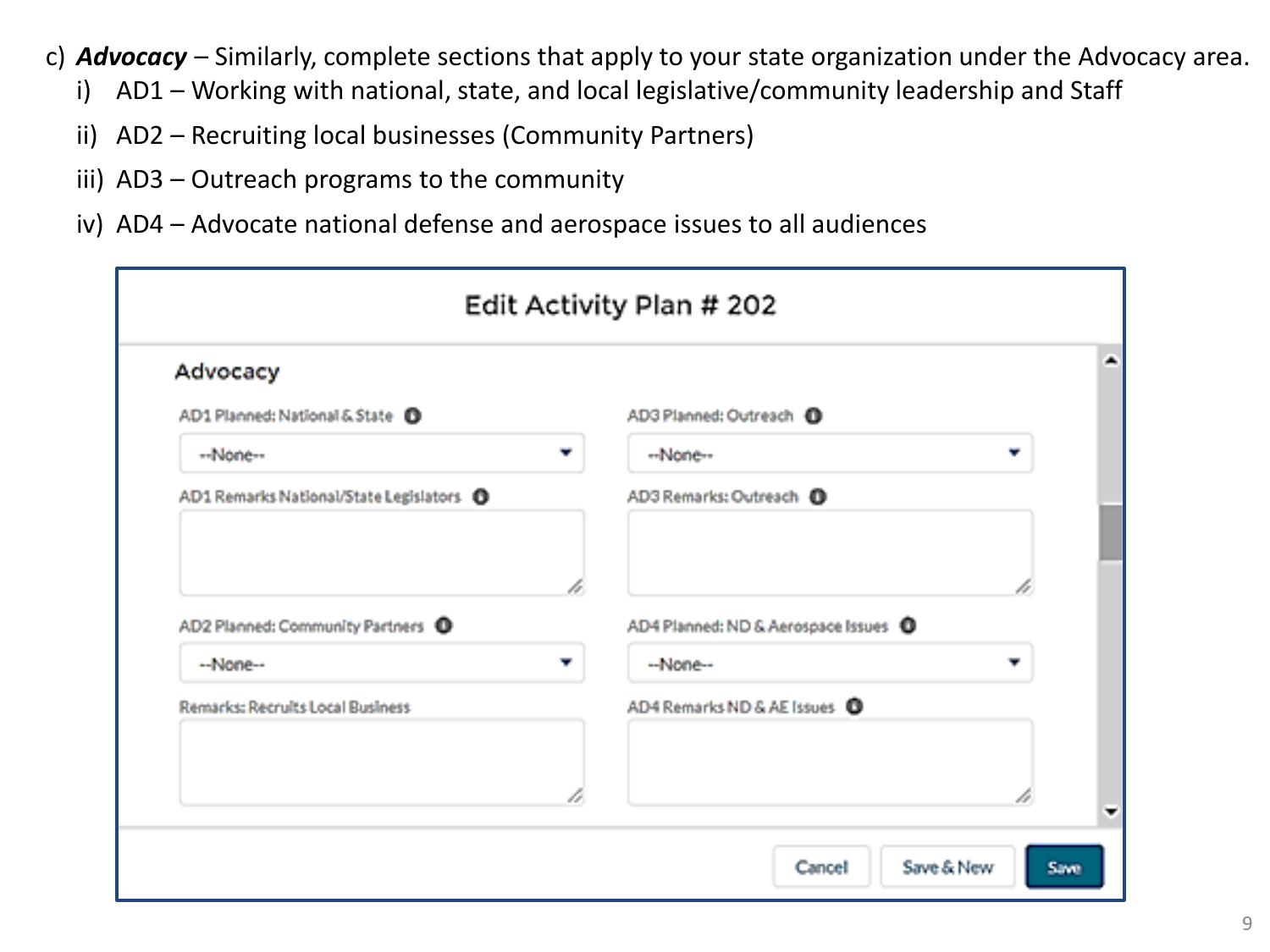- d) *Support* Complete the applicable sections for your state organization.
	- i) S1 Support for Airmen (Active, Guard, and Reserve; includes Space Professionals)
	- ii) S2 Support for families of deployed Airmen and Space Professionals
	- iii) S3 Wounded Airman Program
	- iv) S4 Scholarships and Grants for Airmen, Space Professionals and Families
	- v) S5 Programs for Vets/Retirees
	- vi) S6 Programs for Cadets (JROTC, CAP, ROTC)

| Support                                               |                                                  |    |
|-------------------------------------------------------|--------------------------------------------------|----|
| S1 Planned: Airmen/Guardians D                        | S4 Planned:AFA Scholarship & Grants <sup>O</sup> |    |
| --None--                                              | ۰<br>۰<br>--None--                               |    |
| 51 Remarks: Alrmen/Guardians                          | S4 Remarks: AFA Scholarships & Grants O          |    |
|                                                       | B.                                               | í. |
| 52 Planned: Families of Airmen/Guardians <b>D</b>     | S5 Planned: Veteran & Retiree Programs           |    |
| --None--                                              | --None--<br>۰                                    |    |
| 52 Remarks: Families of Alrmen/Guardians <sup>0</sup> | S5 Remarks: Veteran & Retiree Programs $\bullet$ |    |
| \$3 Planned: Wounded Airmen                           | í.<br>S6 Planned: Supports Cadets <sup>O</sup>   | í. |
| --None--                                              | --None--<br>▼                                    |    |
|                                                       |                                                  |    |
| \$3 Remarks: Wounded Airmen Program @                 | S6 Remarks: Supports Cadets <sup>O</sup>         |    |
|                                                       |                                                  |    |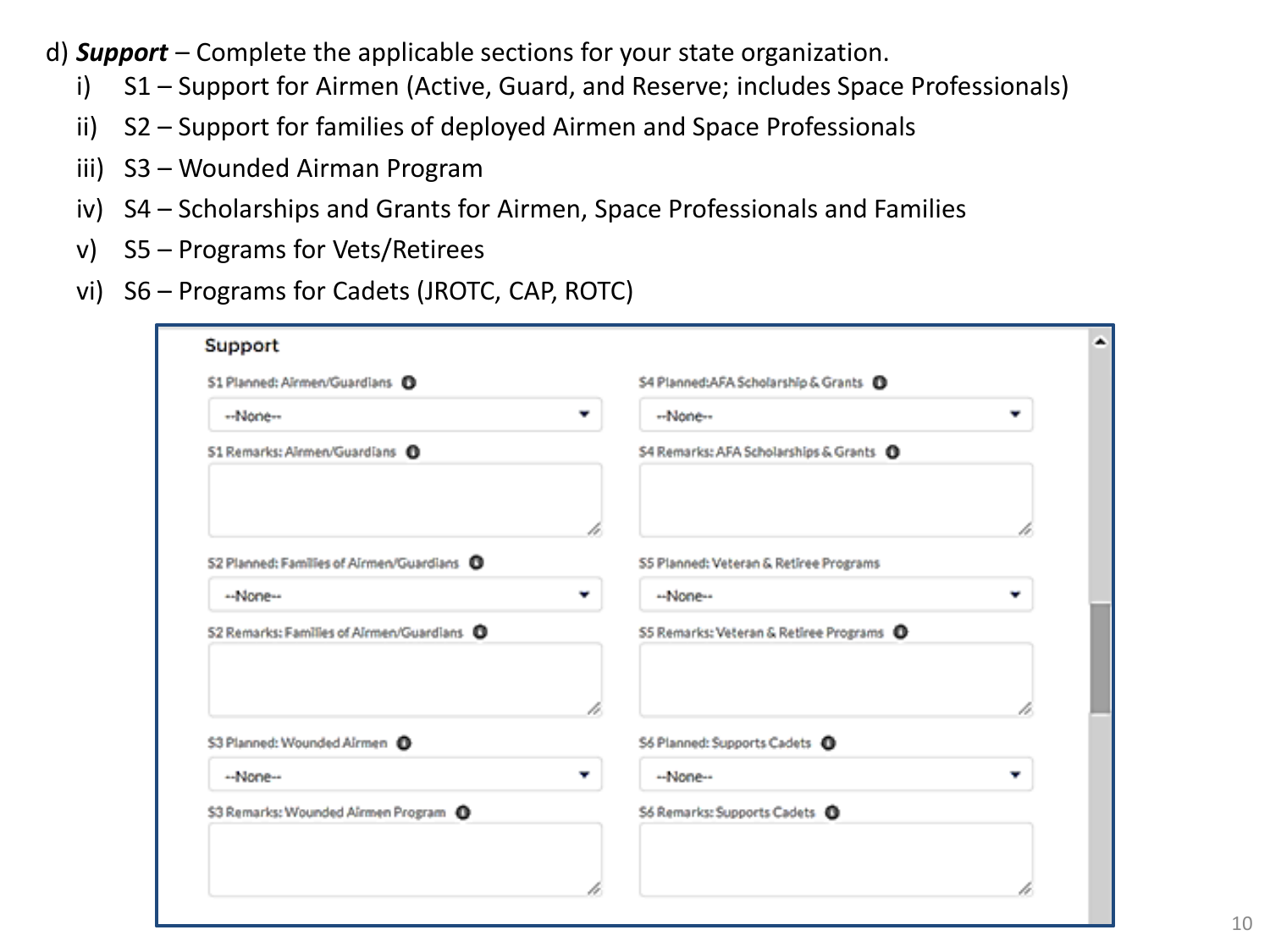- e) *Communications*  Complete the applicable sections for your state organization.
	- i) C1 activities to facilitate communication with members and prospective members
	- ii) C2 membership activities
	- iii) C3 completion of the IRS Form 990
	- iv) C4 conduct of Executive Committee/Leadership meetings (face-to-face or virtual)
	- v) C5 State sends Delegate(s) to annual National Convention (does not apply to first half semi-annual report)

| --None--<br>۰                                   | -None-<br>▼<br>Remarks: Support Membership Activities |
|-------------------------------------------------|-------------------------------------------------------|
| Remarks: Communicates with Members <sup>O</sup> |                                                       |
|                                                 |                                                       |
| p.                                              | b                                                     |
| C4 Planned: Chapter Meetings <sup>O</sup>       | C3 Planned: IRS Form 990                              |
| --None--<br>۰                                   | -None-<br>۰                                           |
| C4 Remarks: Chapter Meetings <sup>0</sup>       | C3 Remarks: IRS 990 Form                              |
| p.                                              | b                                                     |
| C5 Planned: Convention Delegates O              |                                                       |
| --None--<br>v                                   |                                                       |
| C5 Remarks: Convention Delegates O              |                                                       |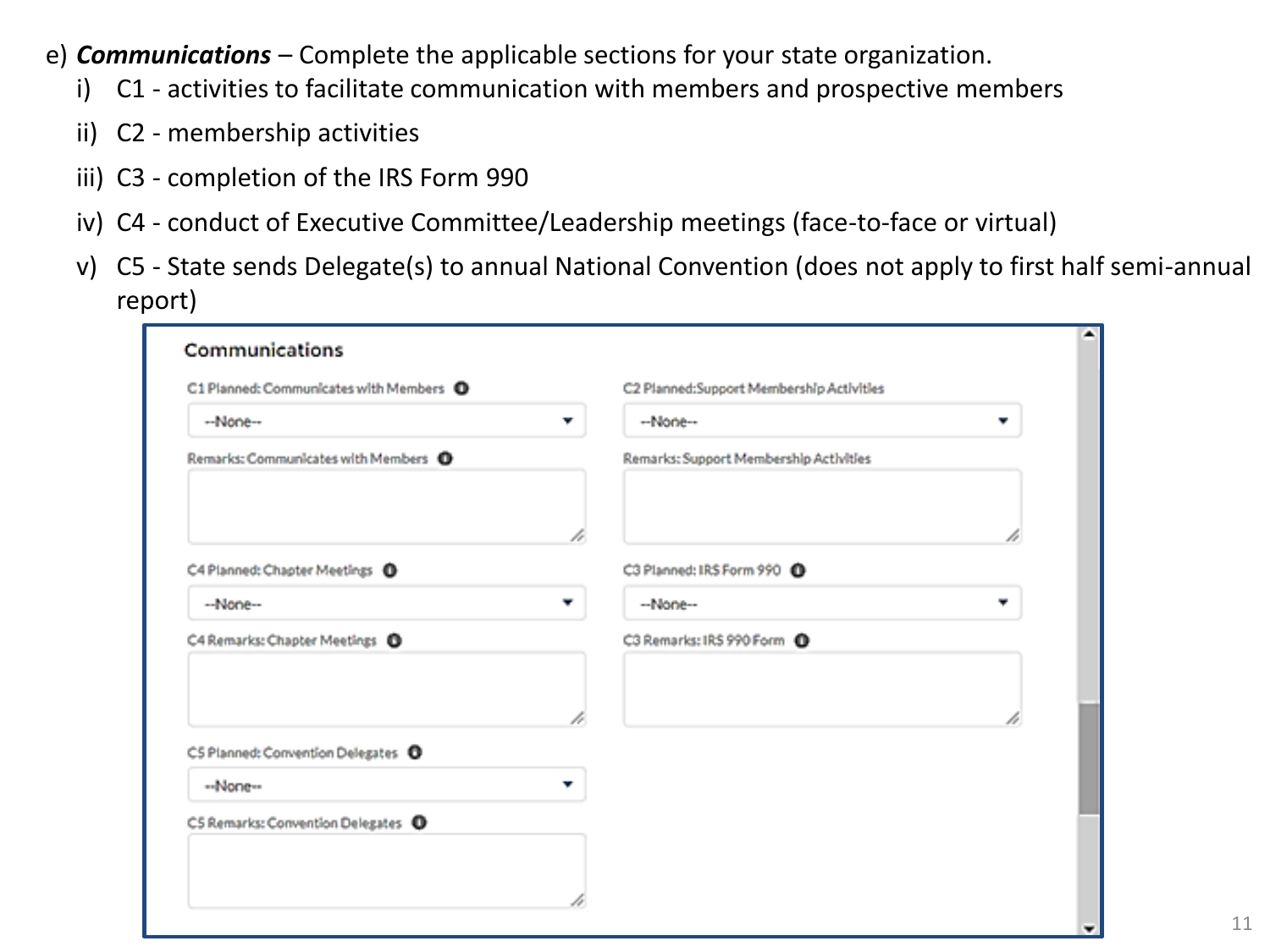|  | f) <b>-Additional Comments</b> - There are times when you may want to add additional information or |
|--|-----------------------------------------------------------------------------------------------------|
|  | clarification. This section is where that can be accomplished.                                      |

| <b>Additional Comments</b> |                                         |
|----------------------------|-----------------------------------------|
| <b>State Comments</b>      |                                         |
|                            |                                         |
|                            |                                         |
| <b>Approval Section</b>    |                                         |
| Region Approved            | Region Non-Approval/Need More Info<br>▼ |
|                            |                                         |

g) The **Approval Section** at the end of the form is reserved for the Region-Level approval status and comments (we'll see more on this on the next page).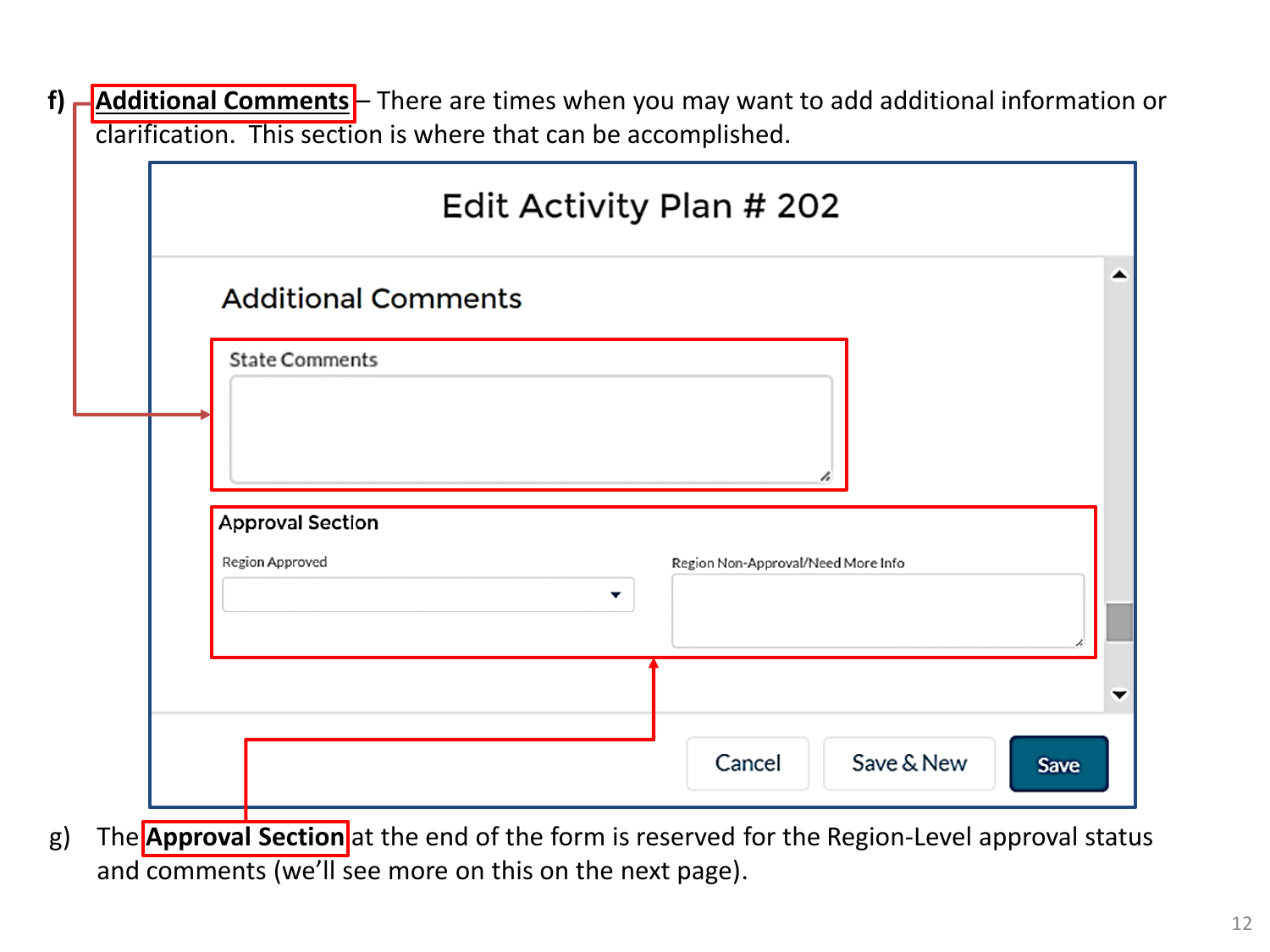# **Submitting the Plan:**

- h) When your team has finished the plan, select State-Submit for Approval from the Submission Status pull-down menu, and then select SAVE.
- 4) Once you have your AAP submitted, your State President will give it a review.
	- a) The Region President will either approve it with a "**Yes**", or disapprove it with a "**No/Need more info**" (to send it back to you for corrections/clarifications as required). Any reason for non-approval should be clearly stated in the State or Region's "**Non-Approval/Need More Info**" block.
	- b) Once the Region President approves the plan, the process is complete.



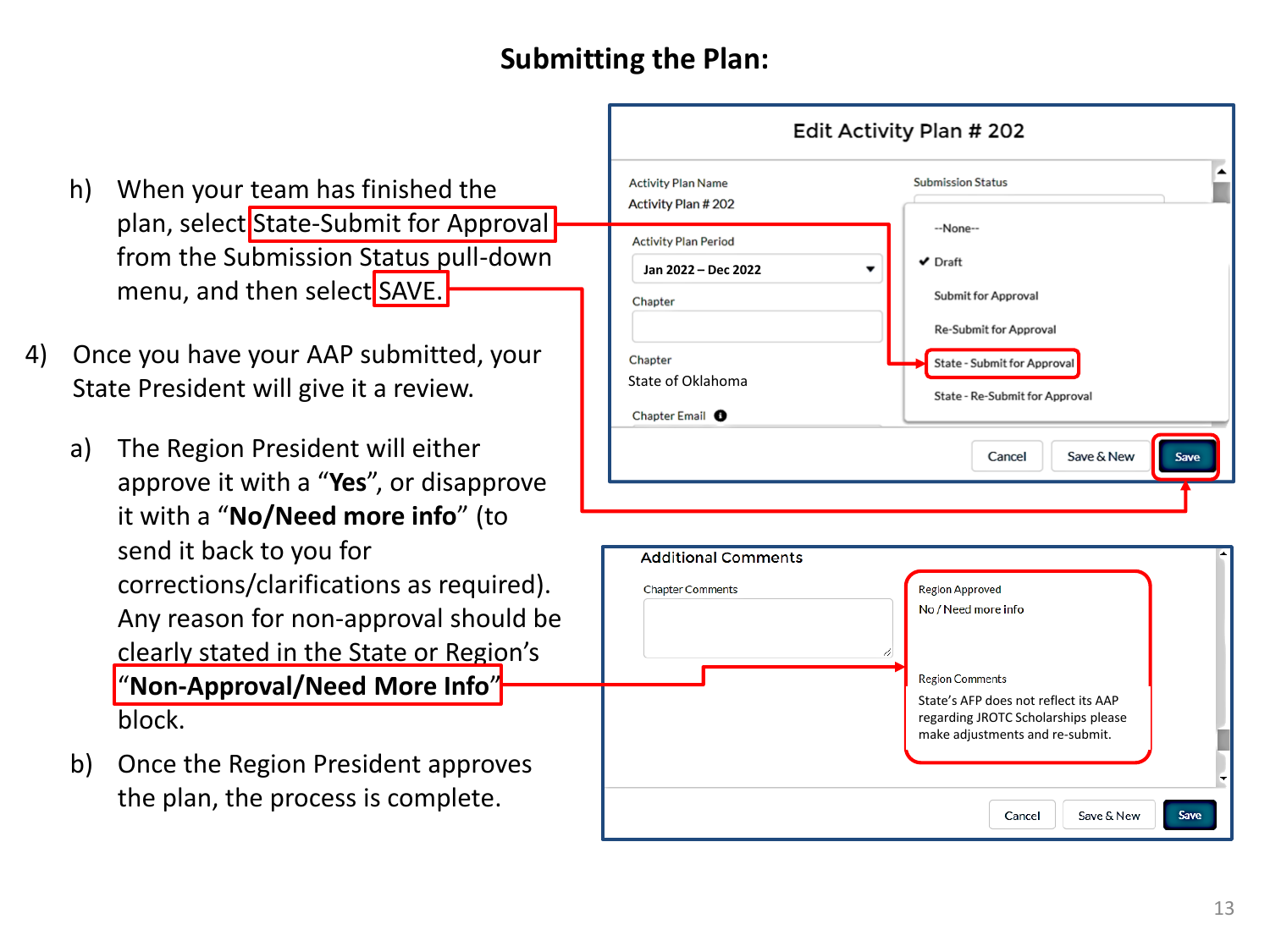| Edit Activity Plan # 202                        |                                                               |                                                                                        |
|-------------------------------------------------|---------------------------------------------------------------|----------------------------------------------------------------------------------------|
| <b>Activity Plan Name</b><br>Activity Plan #202 | <b>Submission Status</b>                                      | c) If the Region requires you to                                                       |
| <b>Activity Plan Period</b><br>--None--         | --None--<br>$\vee$ Draft                                      | make a correction(s), use the<br>State - Re-Submit for Approval                        |
| Chapter                                         | <b>Submit for Approval</b><br>Re-Submit for Approval          | selection in the Submission<br>Status pull-down menu after<br>you've made the updates. |
| Chapter<br>State of Oklahoma                    | State - Submit for Approval<br>State - Re-Submit for Approval | Again, don't forget to save!                                                           |
| Chapter Email <sup>6</sup>                      | Save & New<br>Cancel<br>Save                                  |                                                                                        |

**d) Be pro-active**…the Region president has a large number of plans to review. As the 31 December AAP submission deadline approaches, a friendly phone call, text or email to your Region President may be helpful if the Region approved block doesn't say "Yes".

| Activity Plans<br>All $\mathbf{v}$ $\mathbf{v}$<br>1 item . Sorted by Chapter . Filtered by All activity plans . Updated a few seconds ago |  |  |                      |                   |              |                     |                                           |                                                                                             |                          |  |                     |  |        |      |                     | Printable View<br>New |                    |              |      |  |      |
|--------------------------------------------------------------------------------------------------------------------------------------------|--|--|----------------------|-------------------|--------------|---------------------|-------------------------------------------|---------------------------------------------------------------------------------------------|--------------------------|--|---------------------|--|--------|------|---------------------|-----------------------|--------------------|--------------|------|--|------|
|                                                                                                                                            |  |  |                      |                   |              |                     |                                           |                                                                                             |                          |  | Q. Search this list |  |        | 意・   | 田・                  | c                     |                    | I C I T      |      |  |      |
|                                                                                                                                            |  |  | Chapter $\downarrow$ | $\vee$ State Name | $\checkmark$ |                     | Activity Plan Na $\vee$ Submission Status | $\vee$ Region Name $\vee$ Region Approved<br>$\vee$   Created By<br>$\vee$   State Approved |                          |  |                     |  |        |      | <b>Created Date</b> |                       |                    | $\checkmark$ | Last |  |      |
|                                                                                                                                            |  |  | State of Okla        | Oklahoma          |              | Activity Plan # 202 | Re-Submit for Approval                    |                                                                                             | <b>State of Oklahoma</b> |  | -- none --          |  | Texoma | info | No / Need more      |                       | 11/23/2021 8:43 AM |              |      |  | 11/2 |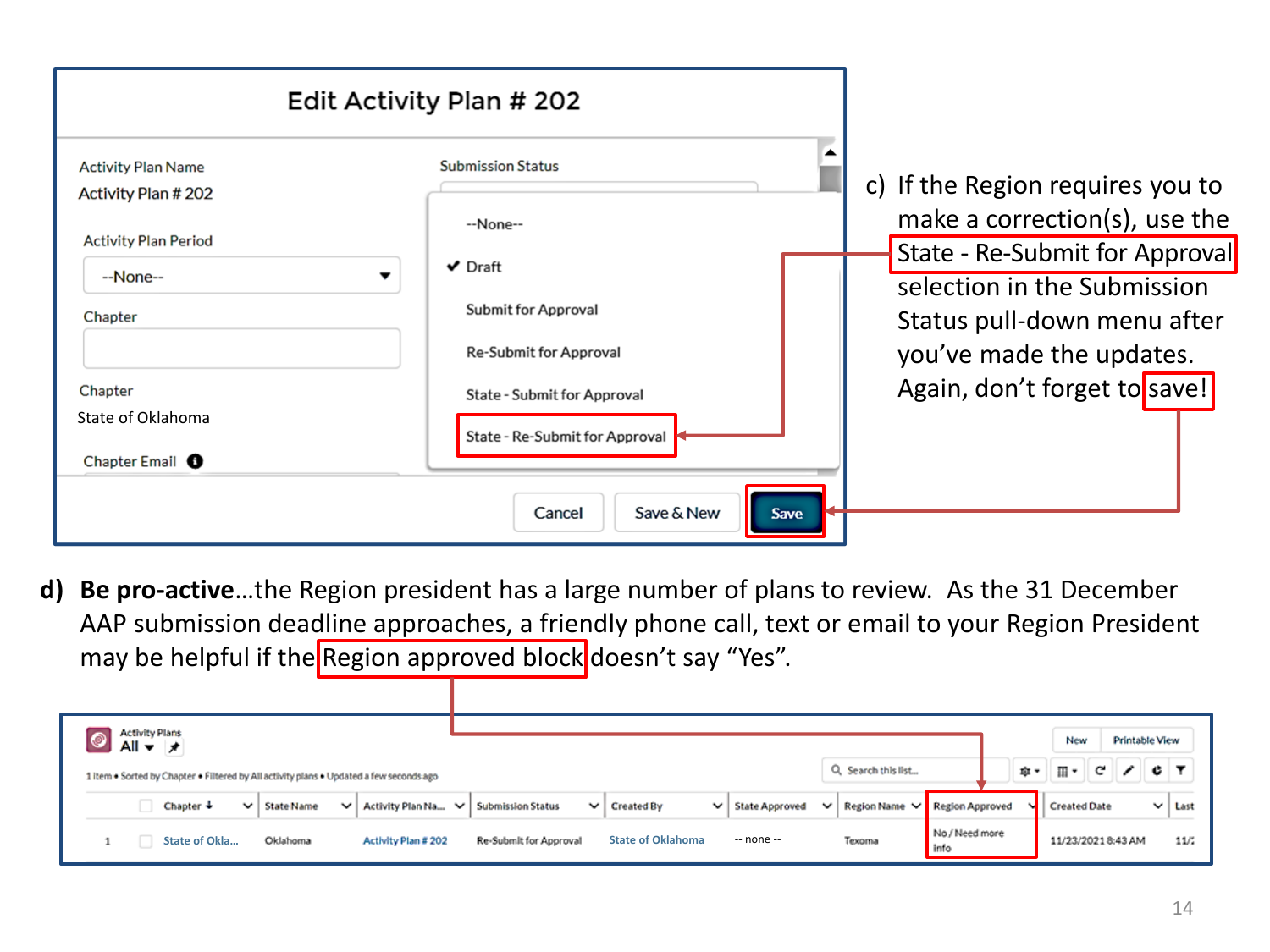#### **State/Region-Level Approval Process For Chapter Plans Activity Plans** 8) Here is the procedure to review chapter plans when they come to you: PLANS a) From your Field Leaders Portal, Select Activity Plans. b) Select the Activity Plan of the Chapter you want to review. **Activity Plans** All  $\blacktriangledown$ ⊣≠ Q Search this list... ŵ. 표. 1 item • Sorted by Financial Report Period • Filtered by All financial reports • Updated a <mark>r</mark>ew seconds ago Chapter **State Name Activity Plan Number Activity Plan PeriodSubmission Status Activity Plan #XXX Jan 2022 - Dec 2022** 1 AF342 Altus Chapter Oklahoma Draft **Activity Plan** Edit Delete **Printable View** c) When the plan comes up, give it a thorough **Activity Plan #XXX** review, top to bottom. Reports/Plans **Details Fin Report Period** State Approved<sup>®</sup> d) When you're ready to approve the plan, or send it State Non-Approval/Need More Info Chapter back for one reason or another, select the State Please complete report Submission Status<sup>®</sup> (or Region) Approval Edit Pencil. **Activity Plan** e) Then, open the pull-down menu and select what  $\circ$ Edit **Delete Printable View Activity Plan #XXX Details** Reports/Plans you want to do. Be sure to include appropriate State Approved <sup>O</sup> **Fin Report Period** ゥ remarks in the "State (or Region) Comments" box **Jan 2022 - Dec 2022** -None-if sending it back. **Note:** Text put in the State Chapter  $\blacktriangledown$  --None--(or Region) "Non-Approval/ Need more info" Yes No / Need more info comment box does not currently save! Submission Status <sup>6</sup> ۰ Submit For Approval f) Don't forget to hit the "Save" button. ∨ Educatation g) Now you can move on to the next plan. AE1: Accomplished: General AE and STEM  $\bigcirc$  $d:STIX$